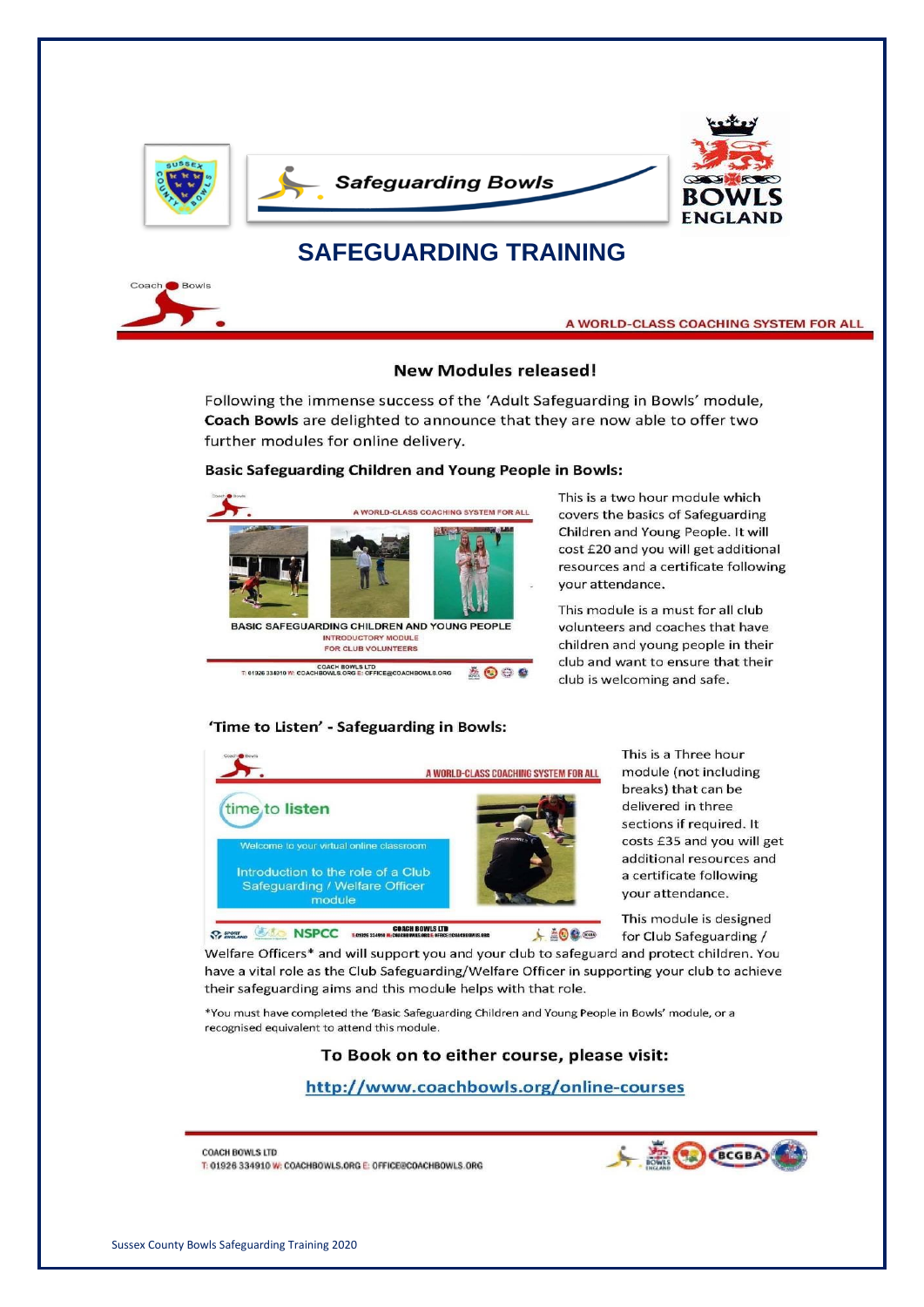

# **SIGN UP NOW FOR THE NEW SAFEGUARDING IN BOWLS COURSES**

### **New Modules released!**

Following the immense success of the 'Adult Safeguarding in Bowls' module, **Coach Bowls** are delighted to announce that they are now able to offer two further modules for online delivery.

## **Basic Safeguarding Children and Young People in Bowls:**

This is a two-hour module which covers the basics of Safeguarding Children and Young People. It will cost £20 and you will get additional resources and a certificate following your attendance.

This module is a must for all club volunteers and coaches that have children and young people in their club and want to ensure that their club is welcoming and safe.

### **'Time to Listen' - Safeguarding in Bowls:**

This is a Three-hour module (not including breaks) that can be delivered in three sections if required. It costs £35 and you will get additional resources and a certificate following your attendance.

This module is designed for Club Safeguarding / Welfare Officers\* and will support you and your club to safeguard and protect children. You have a vital role as the Club Safeguarding/Welfare Officer in supporting your club to achieve their safeguarding aims and this module helps with that role.

\*You must have completed the 'Basic Safeguarding Children and Young People in Bowls' module, or a recognised equivalent to attend this module.

# **Online Adult Safeguarding in Bowls.**

**Coach Bowls** is delighted to be able to offer all clubs, coaches and volunteers the opportunity to attend the new online version of the 'Adult Safeguarding in Bowls' module.

The module has been revamped and refreshed to allow it to be delivered in a 'virtual classroom' allowing full interaction with the tutor and the other attendees, just as if you were on a 'traditionally delivered' course

This style of delivery will allow club members to attend the module in the comfort and safety of their own home, whilst still giving the opportunity to chat to / meet / interact with different people from around the country.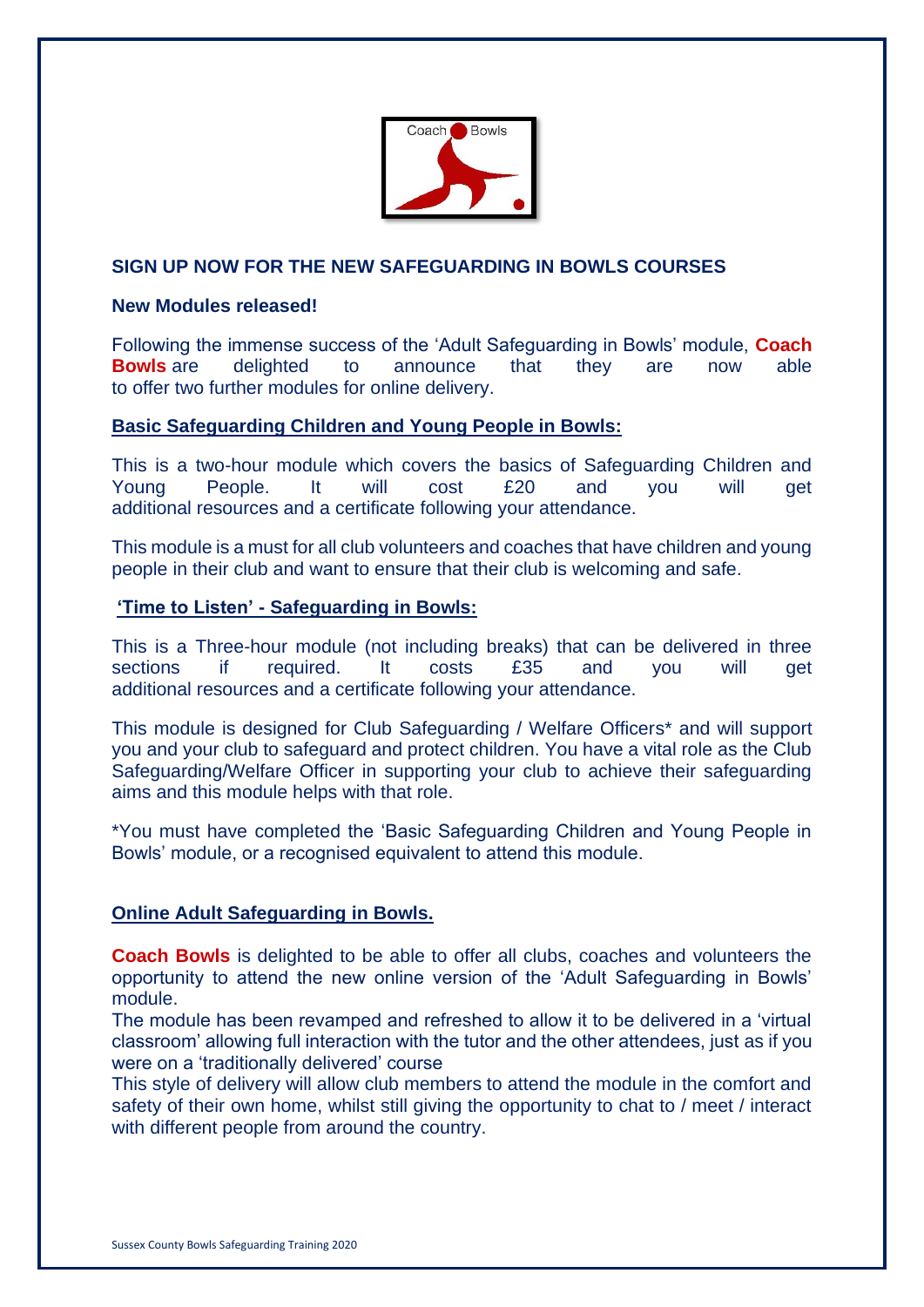It gives clubs the reassurance that in a time when their members are possibly more vulnerable than ever, there are people with the awareness and knowledge to recognise the signs and know where to go for help and support.

Clubs are encouraged to send as many members as possible on to the module. After all, safeguarding is everyone's responsibility in a club!

The content of the module remains in line with the 'traditionally delivered' module. People attending will gain an e 'certificate' which can be displayed as soon as people wish. Additional resources are circulated after the course, to help the club display information, along with reinforcing the information gained during the module itself. The module is 3 hours and costs £25.

These online Courses are currently open for bookings through: <http://www.coachbowls.org/course-bookings>

Bowls England will reimburse all successful applicants 50% of the relevant course fee. The cheque will be made payable directly to the affiliated club OR county association that is supporting the application. Payment will be made when the applicant has successfully completed the training and returns this form together with a copy of the invoice and relevant certificate.

A copy of the application form is available for download on the County web site, Safeguarding Training Section.

Upon successful completion of the course, a copy certificate, together with a note indicating club name and position within the club should also be forwarded to the County Safeguarding Officer: scbsafeguarding@gmail.com

# **Online Training/Webinars**

The following CPSU Webinars can be found by clicking here <https://thecpsu.org.uk/training-events/cpsu-webinars/>

- Responding safely to a concern (October 2019)
- Keeping safe online (August 2018)
- Safeguarding LGBT+ young people in sport (June 2018)
- Steering clear of indecent images of children (Apr 2018)
- DBS and referral processes in sports (Apr 2018)
- Listening to the voices of young people in sports organisations (Dec 2017)
- County sports partnerships and the voices of young people (Dec 2017)
- Empowering young people to speak out about bullying (Nov 2017)
- Understanding and promoting parental involvement in sport (Oct 2017)
- Young people in positions of trust in sport (May 2017)
- Harmful sexual behaviour in sport (March 2017)
- Promoting positive parenting in sport (Oct 2016)
- Managing the emotional impact of safeguarding (May 2016)
- Safeguarding disabled children (Jan 2016)
- Eating disorders and disordered eating in sport (Dec 2015)
- Make a noise about bullying in sport (Nov 2015)
- Introducing revised Sports Safeguarding Standards (Sept 2015)
- Understanding grooming for abuse (May 2015)
- Impact assessments how to start assessing the effectiveness of your